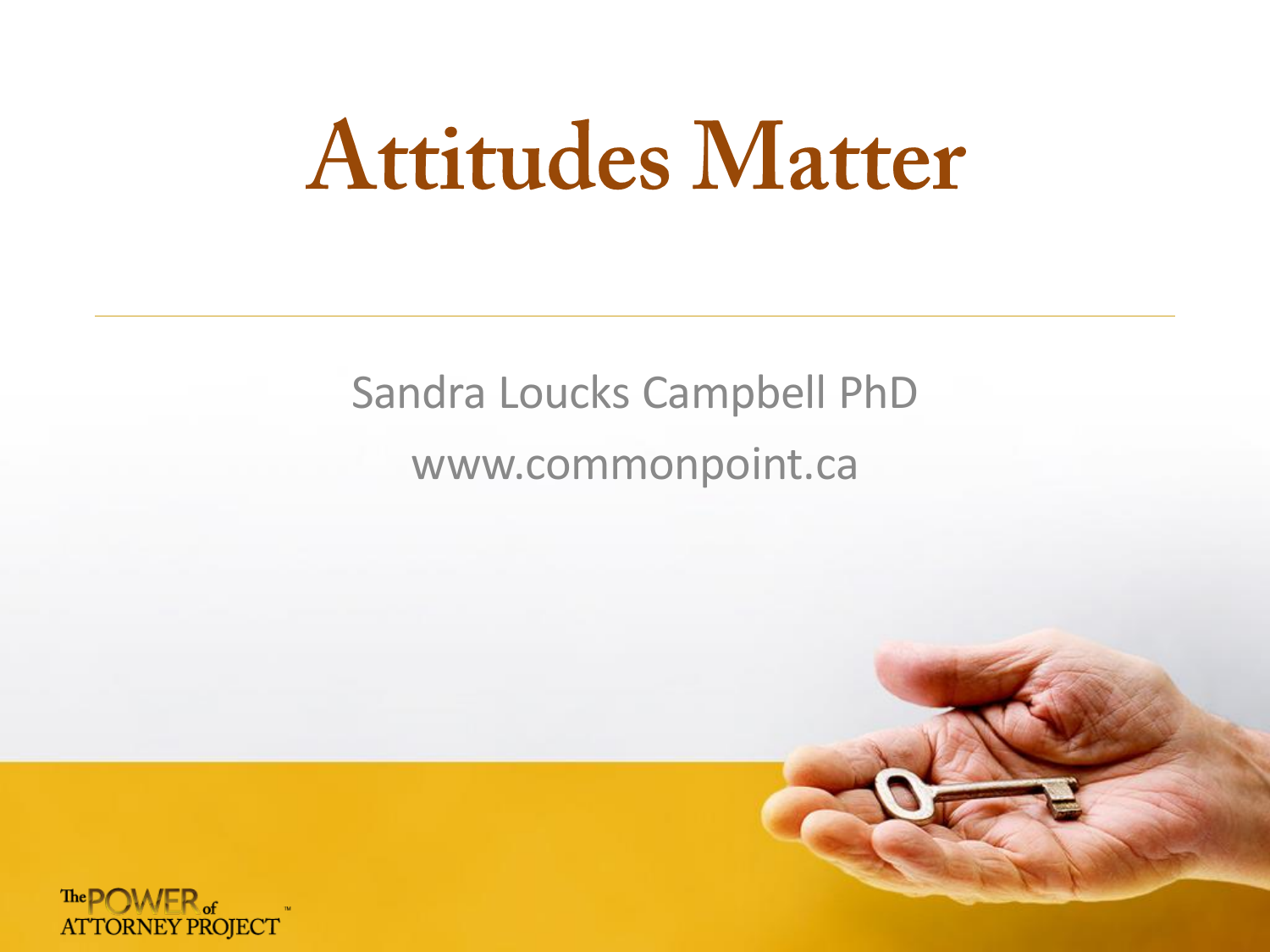## We grow old in context...

- In our families
- In our communities
- In our organizations
- In our society

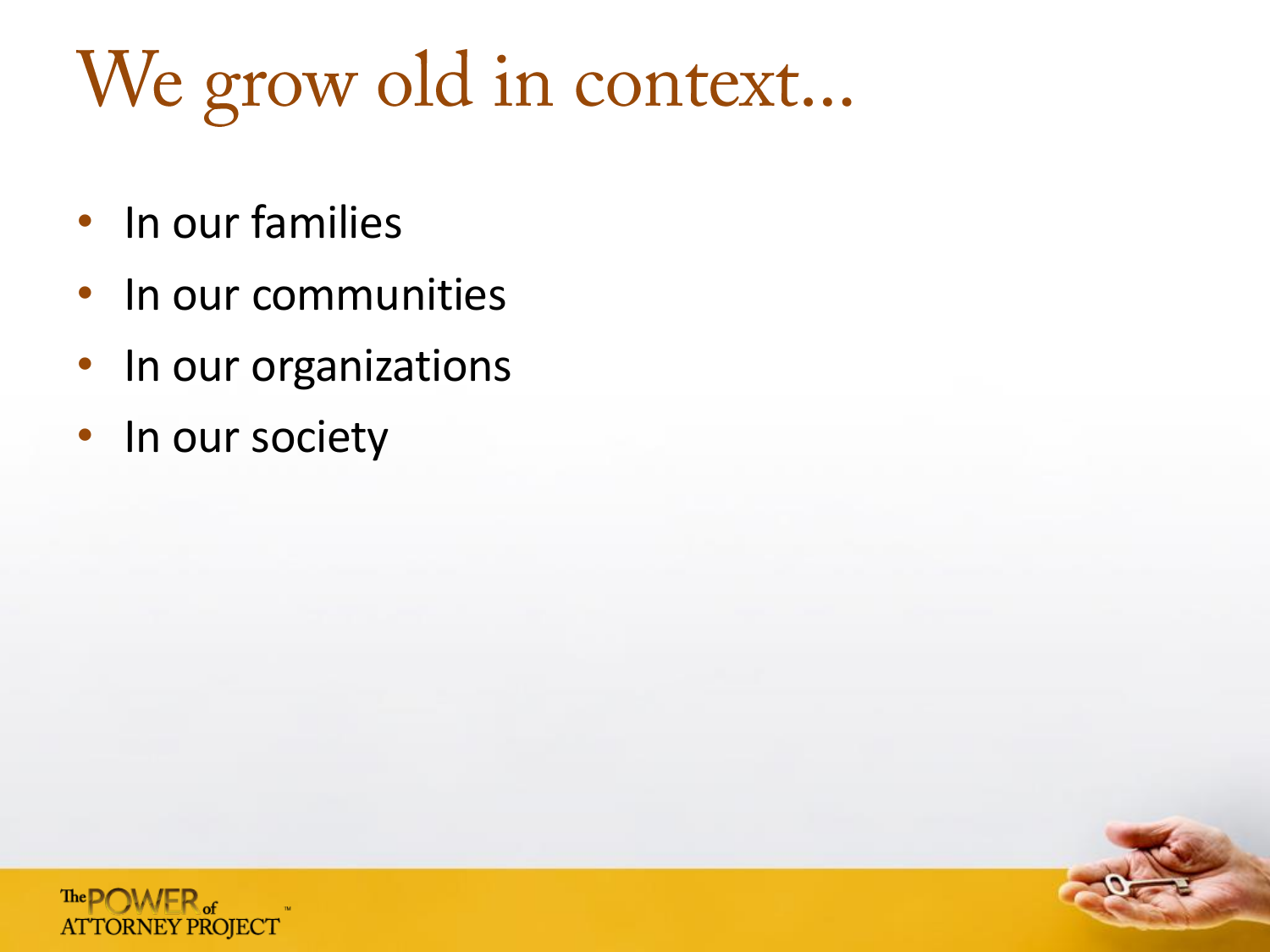#### "A devastating undercurrent of ageism"

(Loucks Campbell 2009. Kitchener Waterloo Record.)

- Ageism is based in our beliefs that are deeply held society
	- **In families** 
		- in caregiving relationships, proxy decision making
		- Families taking unfair advantage
	- **In government policies** 
		- advanced directives, rules of institutionalization
		- medicalization of the social problems of age
		- Loneliness or elder abuse may be defined as health problem
	- In organizations
		- How do the organizations you know treat older persons?
	- In the workplace
		- Stereotypical beliefs re competence of older workers
		- They will not come to work, will not keep up with new methods

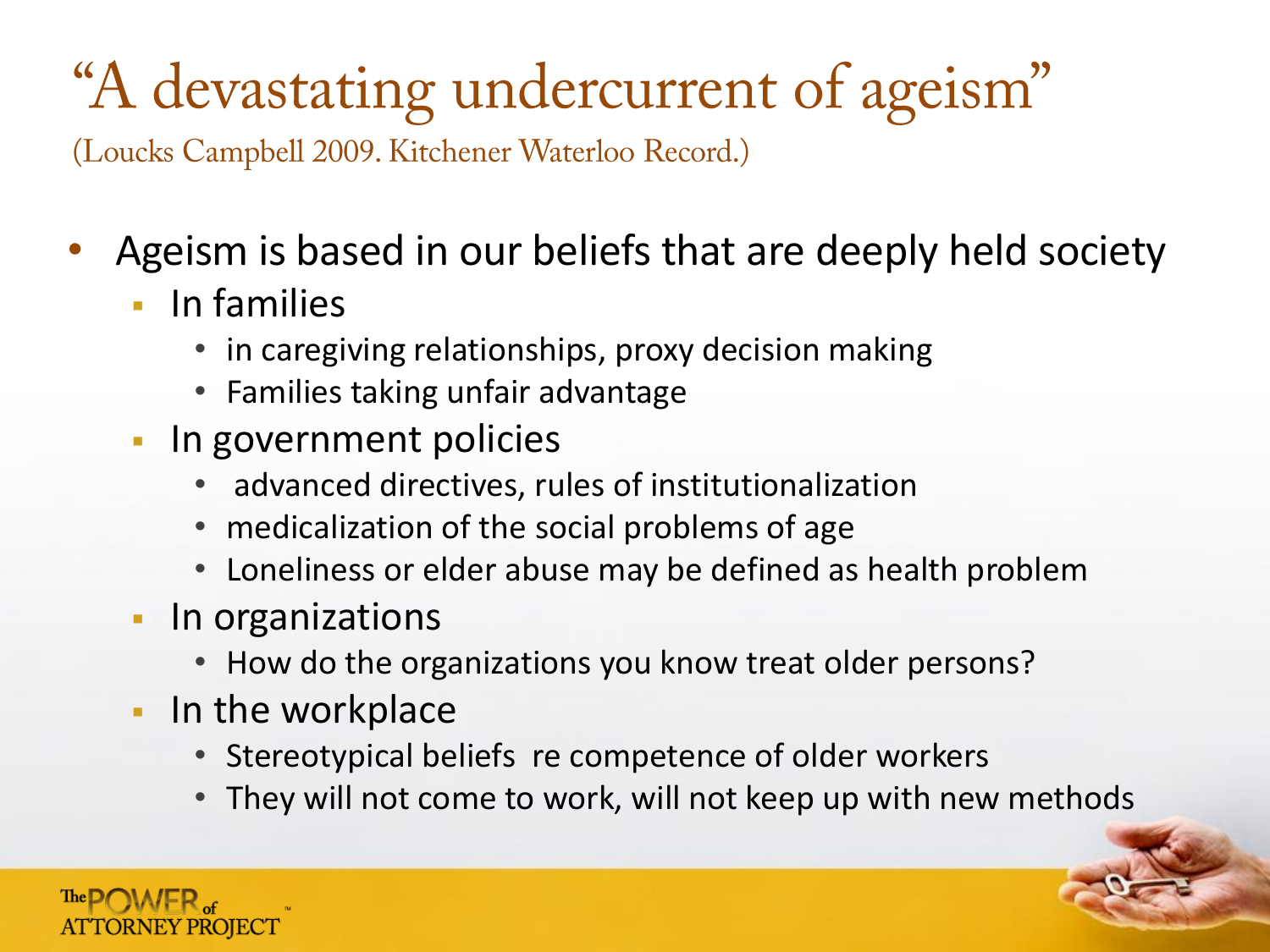## Ageism – One of the last "isms"

- This "ism" has the tacit approval of our society
	- Jokes
	- "senior moment".
	- **I must have Alzheimer's...**
	- "I can't remember. I must be getting old."
	- "Bed blockers"
	- Calling an older adult "hon"
- In Families
	- I hear "I had to put Mother in a home" seemingly without conversation,
	- Evidence they know they have the power
- The grocery line

#### **Power and ageism are inseparably linked**



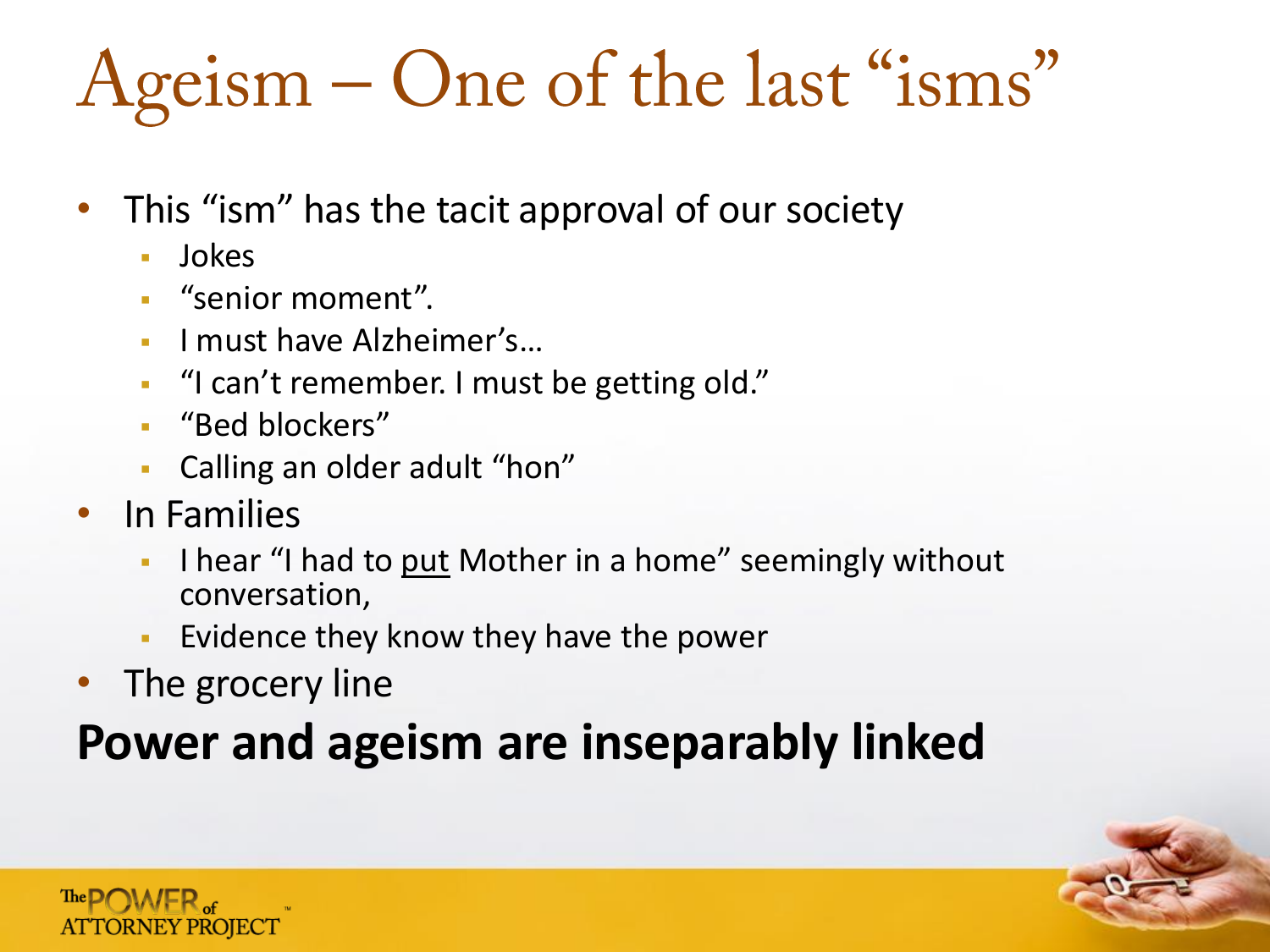### Ageism – Organizations and Policies

#### **Health care**

- inadequate long term care
	- Poor pay, not enough professional development opportunities
	- Support for dependence rather than independence sometimes
	- Waitlist ultimatum … "if you do not take this bed you will be off the list"
	- Yes, we blame staff who are also suffering in a difficult situation while doing their best
- Home care
	- not enough money, not enough support
	- staff running from one home to the next, poor pay, little respect
	- Hugman wrote that as the clients of the professional have little respect so do the professionals

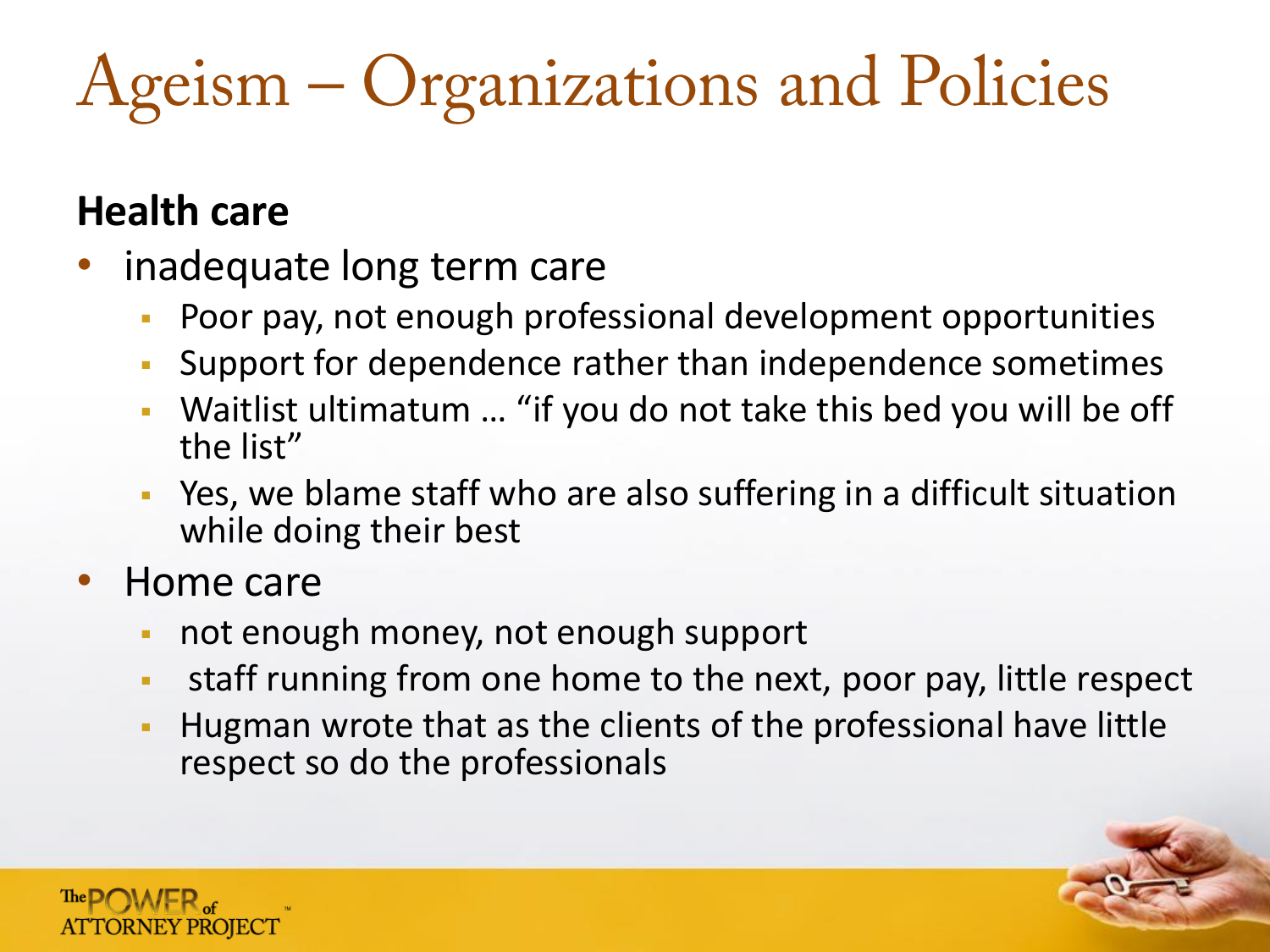## **Impact of Power**

- Restrict individual rights
- Policing mentality to control abuse in institutions
- Old Person as Citizen (Gilleard, C. & Higgs, P. (2000). Cultures of ageing. Prentice Hall.)
	- "Senior citizen" a constructed mark of old age
	- Universal social security and typical retirement age together both protect older people and keep them poor simultaneously.
- Elder abuse (trust, power, protection)
- Rising health care costs blamed on elderly
	- In an atmosphere where assisted suicide is supported by many
	- **What about offering better care?**

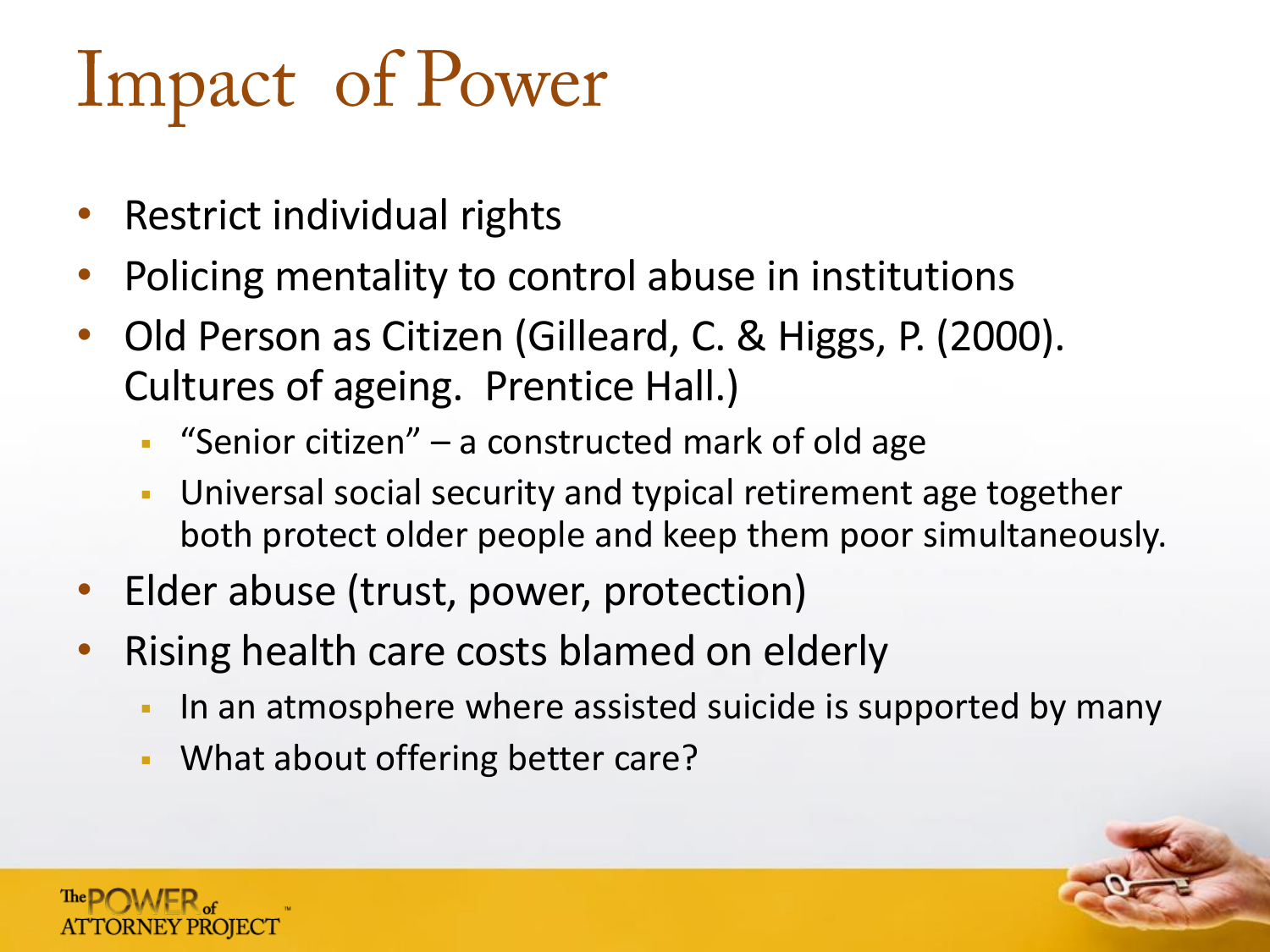### Other evidence

#### In my research

No one in a long term care home in the study believed they had decision making power

Glass of juice

"Oh yes, we do have one decision to make"

"I signed the paper but there was some pushing going on"

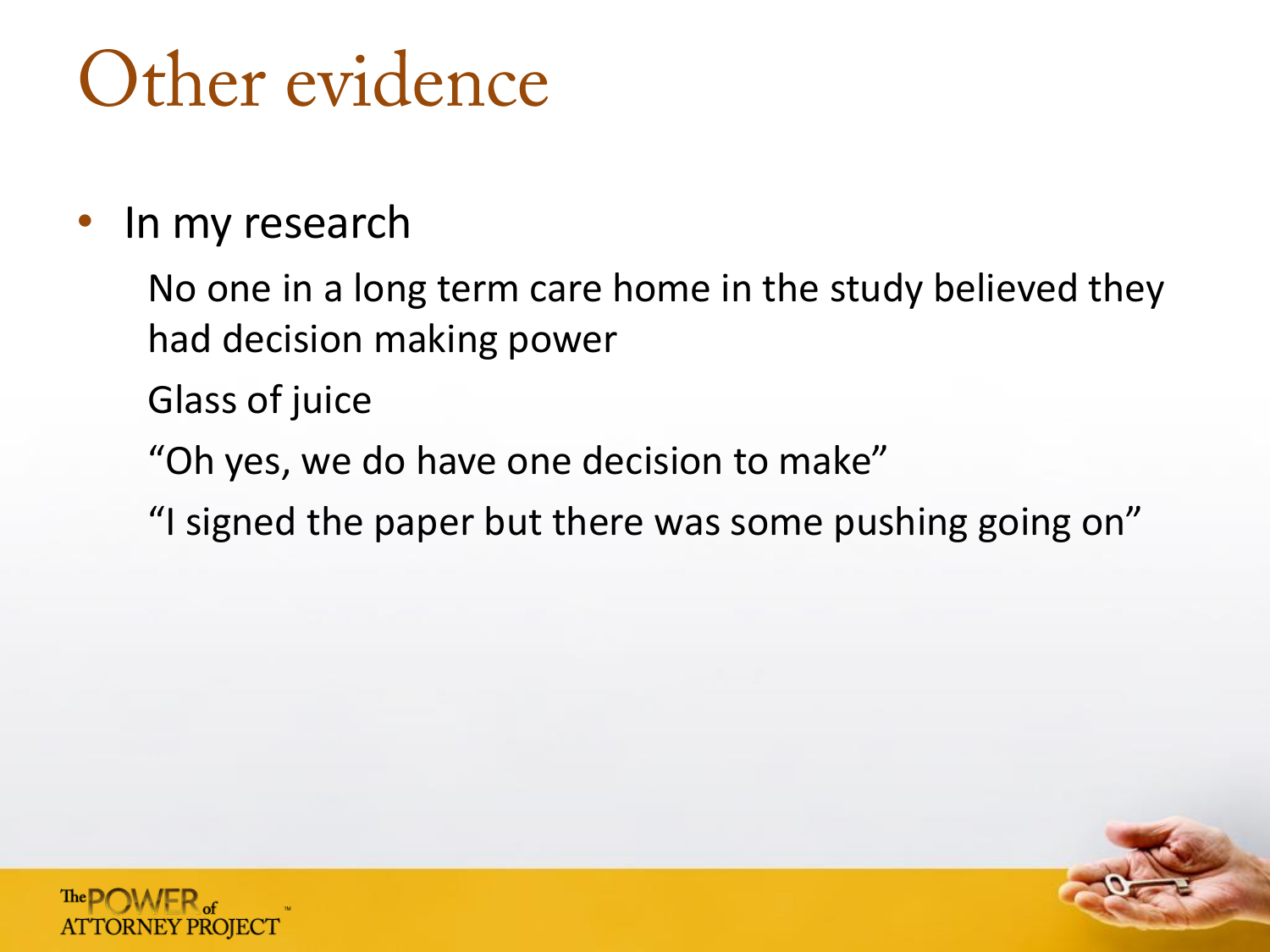### What can we do?

- Broaden Our Perspective
- Look beyond the narrow focus on the individual and on the narrow definition of health
- Remember the power you hold and use it
- Remember all of us have rights enshrined in Canadian law whether we are old or caregivers or family members
	- **Filter Freedom of expression**
	- Right to equality, including equality of men and women
	- The right to life, liberty and personal security and the right not to be deprived thereof except in accordance with the principles of fundamental justice
	- **Right to not be arbitrarily detained or imprisoned**
	- Right not to be subjected to any cruel and unusual treatment or punishment

Source: Charter of Rights and Freedom (Canada 2002)

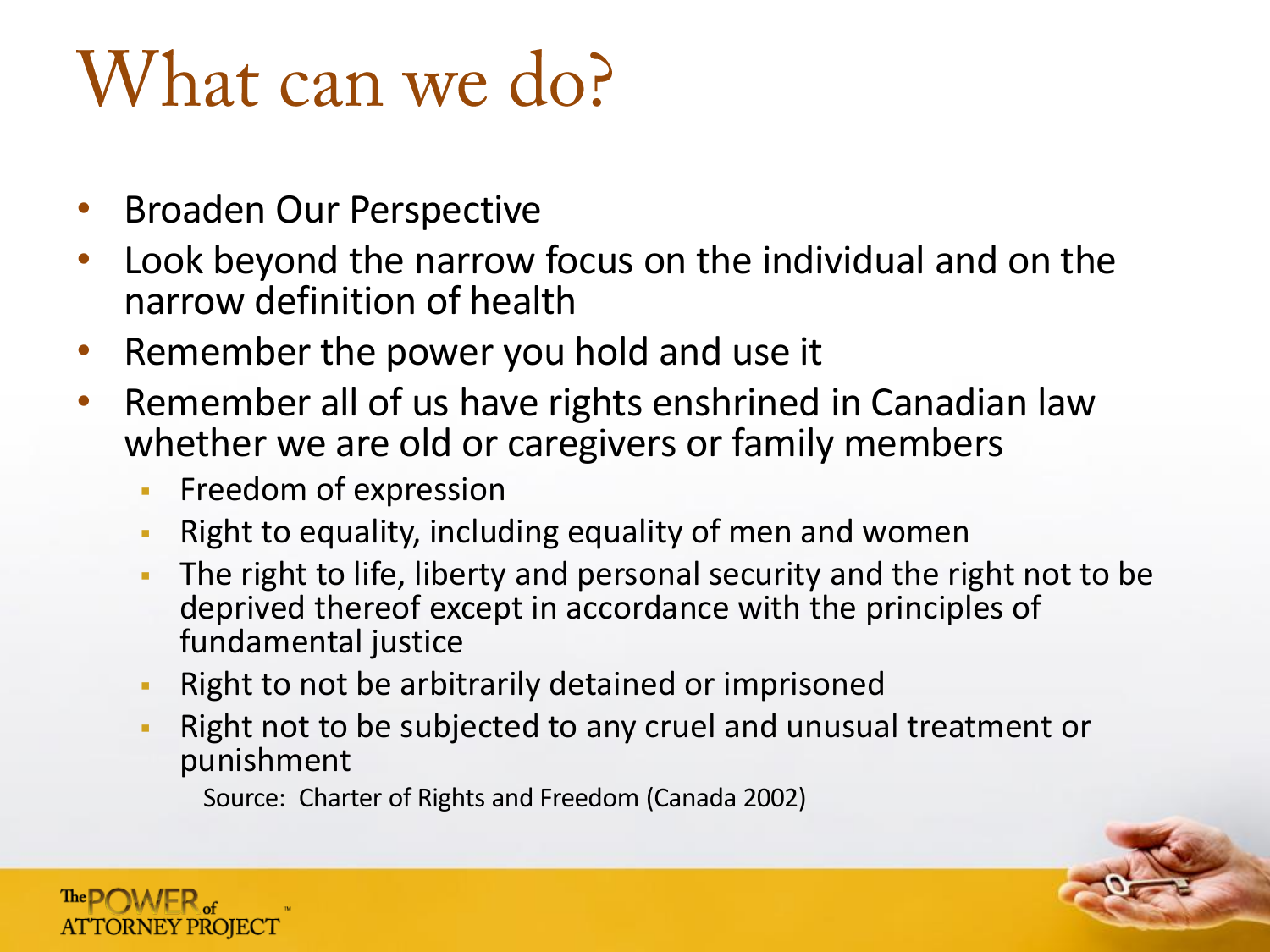## Keep it personal

- Identify our own ageist attitudes
- Watch for, identify ageism when it surfaces
- Ask yourself "how would I feel if this were a younger person?"
- Stop hiding your age. Show it off.
- Look for the strengths of older clients. Don't be part of the problem.
- What did you know 10 years ago? Now?
- Experts in living. Younger people need to recognize what we are missing. We are wasting one of our most precious resources – our wise elders – older Canadians need our help.

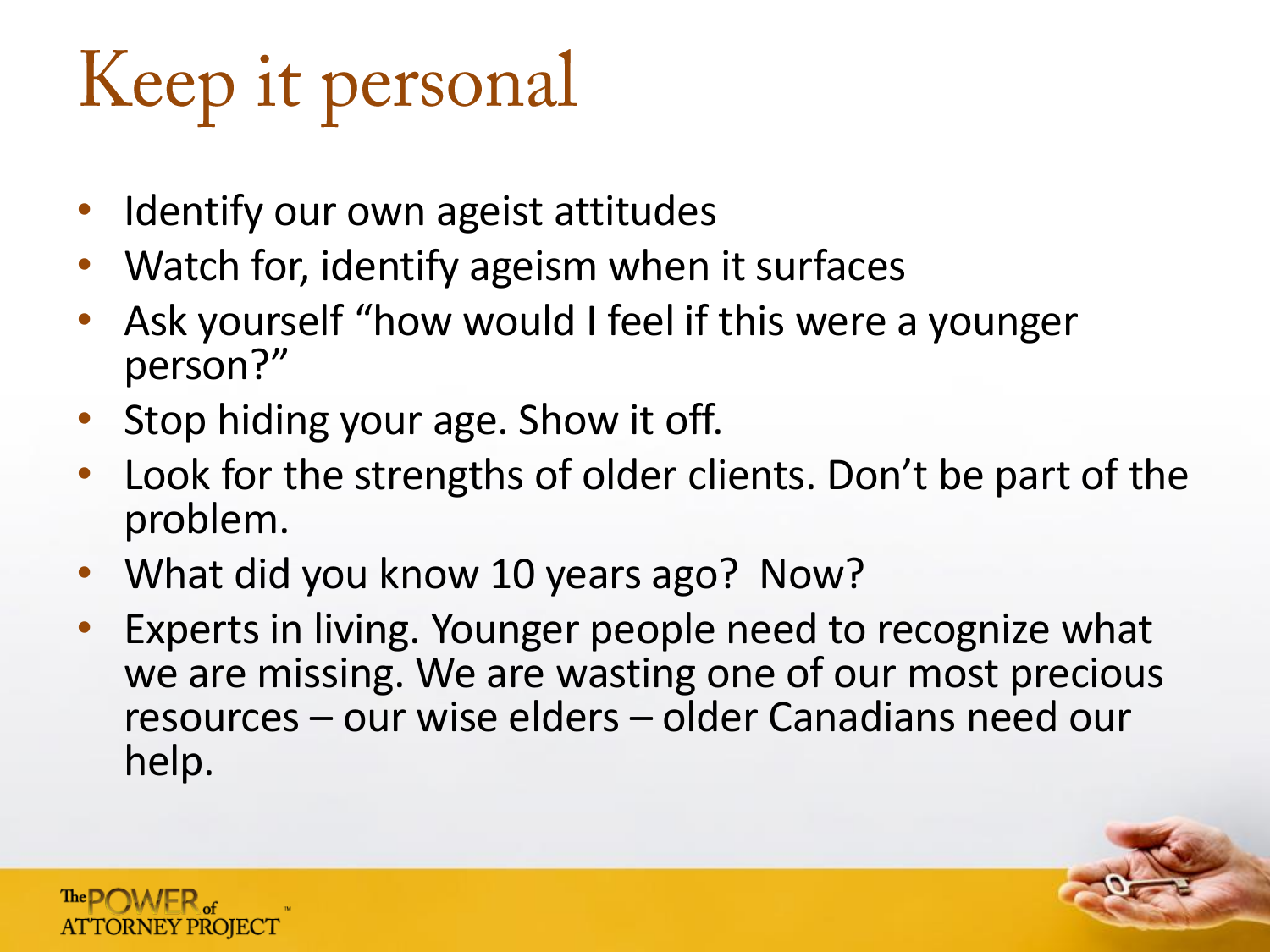### We CAN change this world...

- We know about resources like the World Health Organization, about the innate strengths people hold, about skills of communication, about the social determinants of health
- We know about the value of our old people